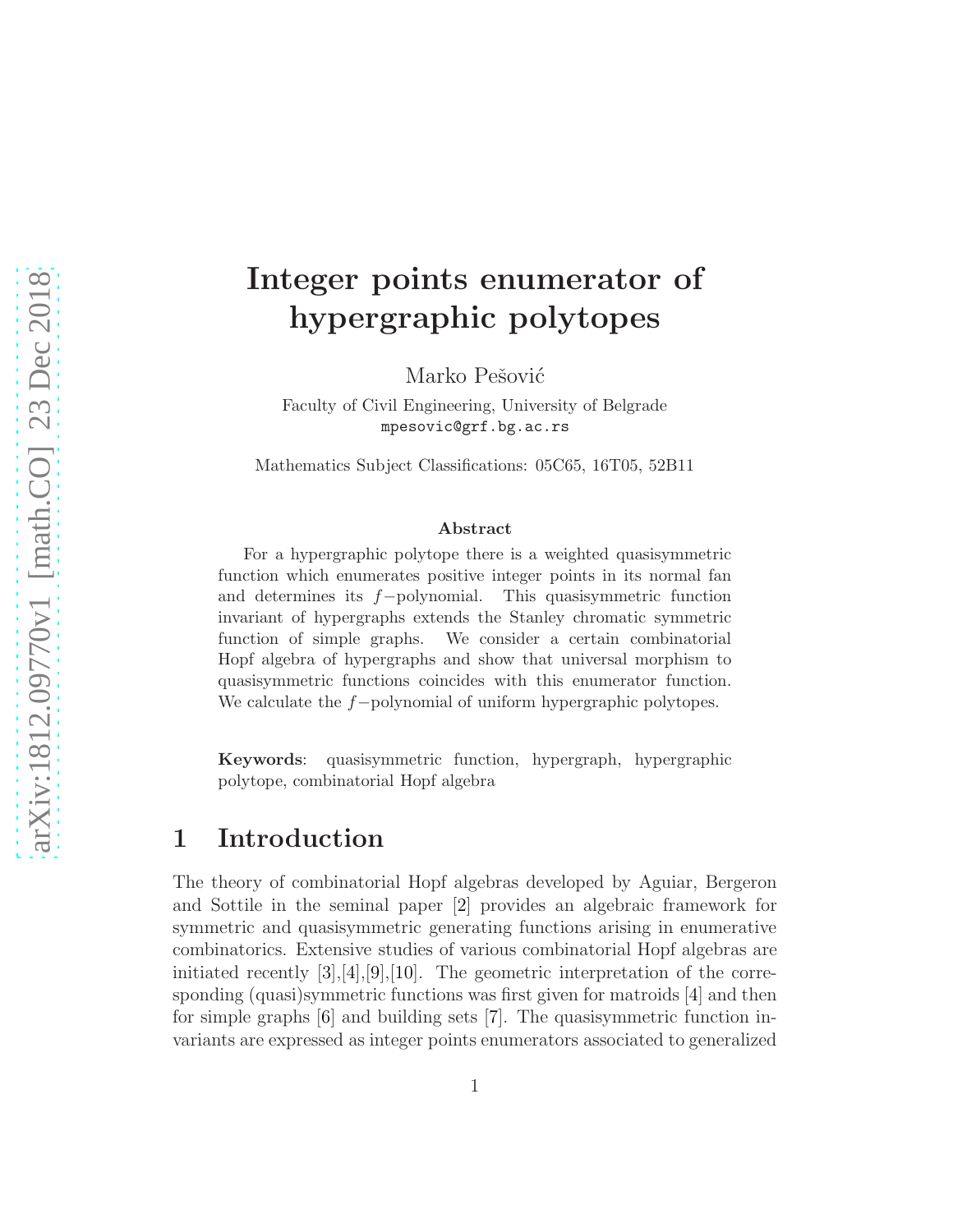permutohedra. This class of polytopes introduced by Postnikov [\[11\]](#page-9-4) is distinguished with rich combinatorial structure. The comprehensive treatment of weighted integer points enumerators associated to generalized permutohedra is carried out by Grujić et al.  $[8]$ . In this paper we consider a certain naturally defined non-cocommutative combinatorial Hopf algebra of hypergraphs and show that the derived quasisymmetric function invariant of hypergraphs is integer points enumerator of hypergraphic polytopes (Theorem [4.2\)](#page-6-0).

## 2 Combinatorial Hopf algebra of hypergraphs  $H\mathcal{G}$

A combinatorial Hopf algebra is a pair  $(\mathcal{H}, \zeta)$  of a graded connected Hopf algebra  $\mathcal{H} = \bigoplus_{n\geq 0} \mathcal{H}_n$  over a field **k**, whose homogeneous components  $\mathcal{H}_n, n \geq 0$ are finite-dimensional, and a multiplicative linear functional  $\zeta : \mathcal{H} \to \mathbf{k}$ called character. We consider a combinatorial Hopf algebra structure on hypergraphs different from the chromatic Hopf algebra of hypergraphs studied in [\[10\]](#page-9-1). The difference is in the coalgebra structures based on different combinatorial constructions, which is manifested in (non)co-commutativity. It extends the Hopf algebra of building set studied by Grujić in  $[6]$ . This Hopf algebra of hypergraphs can be derived from the Hopf monoid structure on hypergraphs introduced in [\[1\]](#page-8-3).

A hypergraph  $\bf{H}$  on the vertex set V is a collection of nonempty subsets  $H \subseteq V$ , called *hyperedges*. We assume that there are no ghost vertices, i.e. **H** contains all singletons  $\{i\}, i \in V$ . A hypergraph **H** is *connected* if it can not be represented as a disjoint union of hypergraphs  $H_1 \sqcup H_2$ . Every hypergraph **H** splits into its connected components. Let  $c(H)$  be the number of connected components of H. Hypergraphs  $H_1$  and  $H_2$  are isomorphic if there is a bijection of their sets of vertices that sends hyperedges to hyperedges. Let  $\mathcal{HG} = \bigoplus_{n\geq 0} \mathcal{HG}_n$ , where  $\mathcal{HG}_n$  is the linear span of isomorphism classes [H] of hypergraphs on the set  $[n]$ .

**Definition 2.1.** For a subset  $S \subseteq [n]$  the *restriction*  $\mathbf{H}|_S$  and the *contraction*  $H/S$  are defined by

$$
\mathbf{H}|_S = \{ H \in \mathbf{H} : H \subseteq S \},\
$$

$$
\mathbf{H}/S = \{ H \setminus S : H \in \mathbf{H} \}.
$$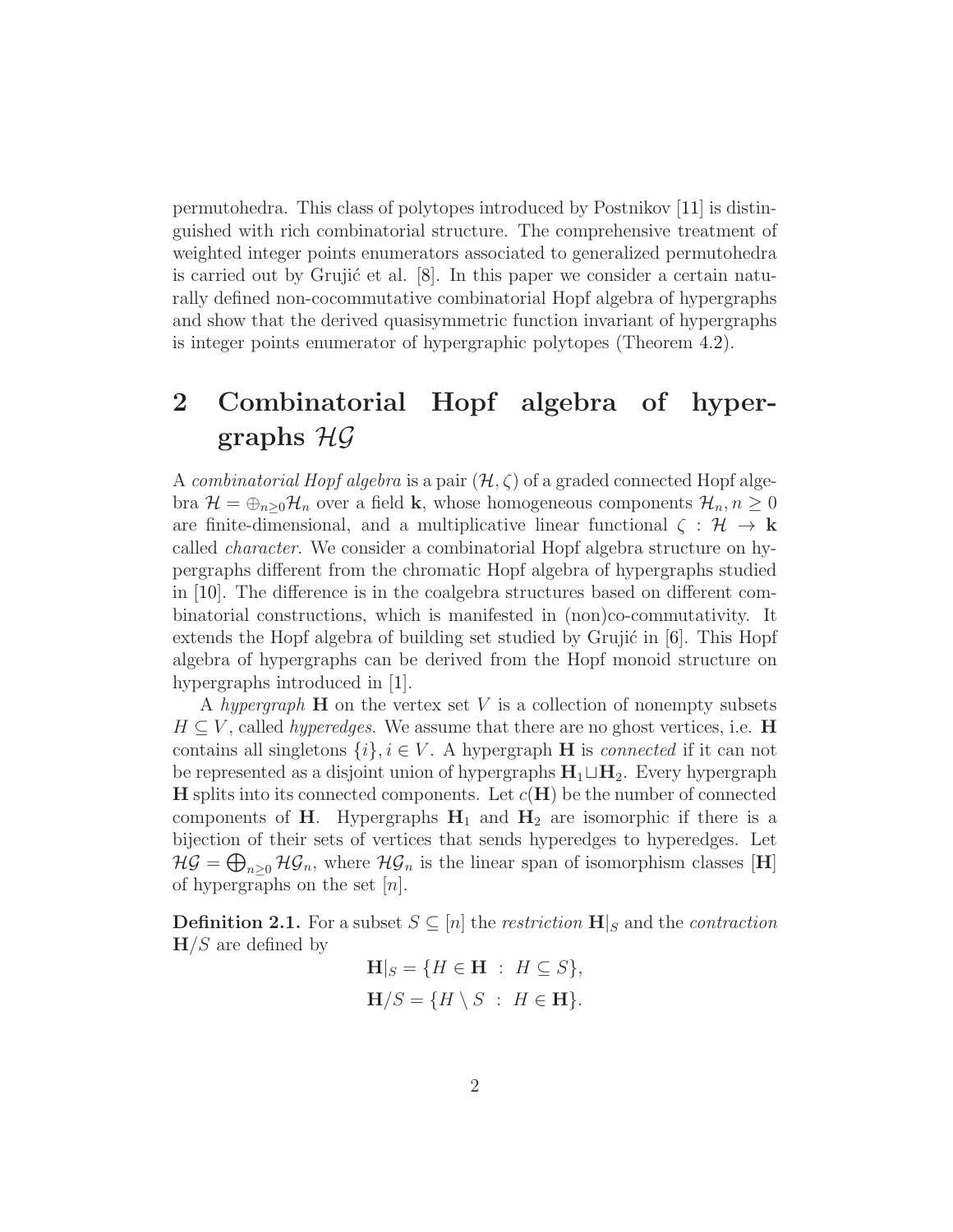Define a *product* and a *coproduct* on the linear space  $HG$  by

$$
[\mathbf{H}_1] \cdot [\mathbf{H}_2] = [\mathbf{H}_1 \sqcup \mathbf{H}_2],
$$
  

$$
\Delta([\mathbf{H}]) = \sum_{S \subset [n]} [\mathbf{H}|_S] \otimes [\mathbf{H}/S].
$$

The straightforward checking shows that the space  $\mathcal{HG}$  with the above operations and the unit  $\eta : \mathbf{k} \to \mathcal{HG}$  given by  $\eta(1) = [\mathbf{H}_{\emptyset}]$  (the empty hypergraph) and the counit  $\epsilon : \mathcal{HG} \to \mathbf{k}$  which is the projection on the component  $\mathcal{HG}_0 = \mathbf{k}$ , become a graded connected commutative and non-cocommutative bialgebra. Since graded connected bialgebras of finite type posses antipodes,  $\mathcal{HG}$  is in fact a Hopf algebra. The formula for antipode  $S : \mathcal{HG} \to \mathcal{HG}$  is derived from the general Takeuchi's formula [\[12\]](#page-9-6)

$$
S([\mathbf{H}]) = \sum_{k \ge 1} (-1)^k \sum_{\mathcal{L}_k} \prod_{j=1}^k ([\mathbf{H}] |_{I_j}) / I_{j-1},
$$

where the inner sum goes over all chains of subsets  $\mathcal{L}_k : \emptyset = I_0 \subset I_1 \subset \cdots \subset I_n$  $I_{k-1} \subset I_k = V$ . Define a character  $\zeta : \mathcal{HG} \to \mathbf{k}$  by  $\zeta([\mathbf{H}]) = 1$  if **H** is discrete, i.e. contains only singletons and  $\zeta([H]) = 0$  otherwise. This determines the combinatorial Hopf algebra  $(H\mathcal{G}, \zeta)$ .

### 3 Integer points enumerator

In this section we review the definition of the integer points enumerator of a generalized permutohedron introduced in [\[8\]](#page-9-5).

For a point  $(a_1, a_2, \ldots, a_n) \in \mathbb{R}^n$  with increasing coordinates  $a_1 < \cdots < a_n$ let us define the set  $\Omega(a_1, a_2, \ldots, a_n)$  by

$$
\Omega(a_1, a_2, \ldots, a_n) = \{ (a_{\omega(1)}, a_{\omega(2)}, \ldots, a_{\omega(n)}) \; : \; \omega \in \mathfrak{S}_n \},
$$

where  $\mathfrak{S}_n$  is the permutation group of the set [n]. The convex hull of the set  $\Omega(a_1, a_2, \ldots, a_n)$  is a standard  $(n-1)$  – dimensional permutohedron  $Pe^{n-1}$ . The d–dimensional faces of  $Pe^{n-1}$  are in one-to-one correspondence with set compositions  $C = C_1|C_2|\cdots|C_{n-d}$  of the set [n], see [\[11\]](#page-9-4), Proposition 2.6. By this correspondence and the obvious correspondence between set compositions and flags of subsets we identify faces of  $Pe^{n-1}$  with flags  $\mathcal F$ :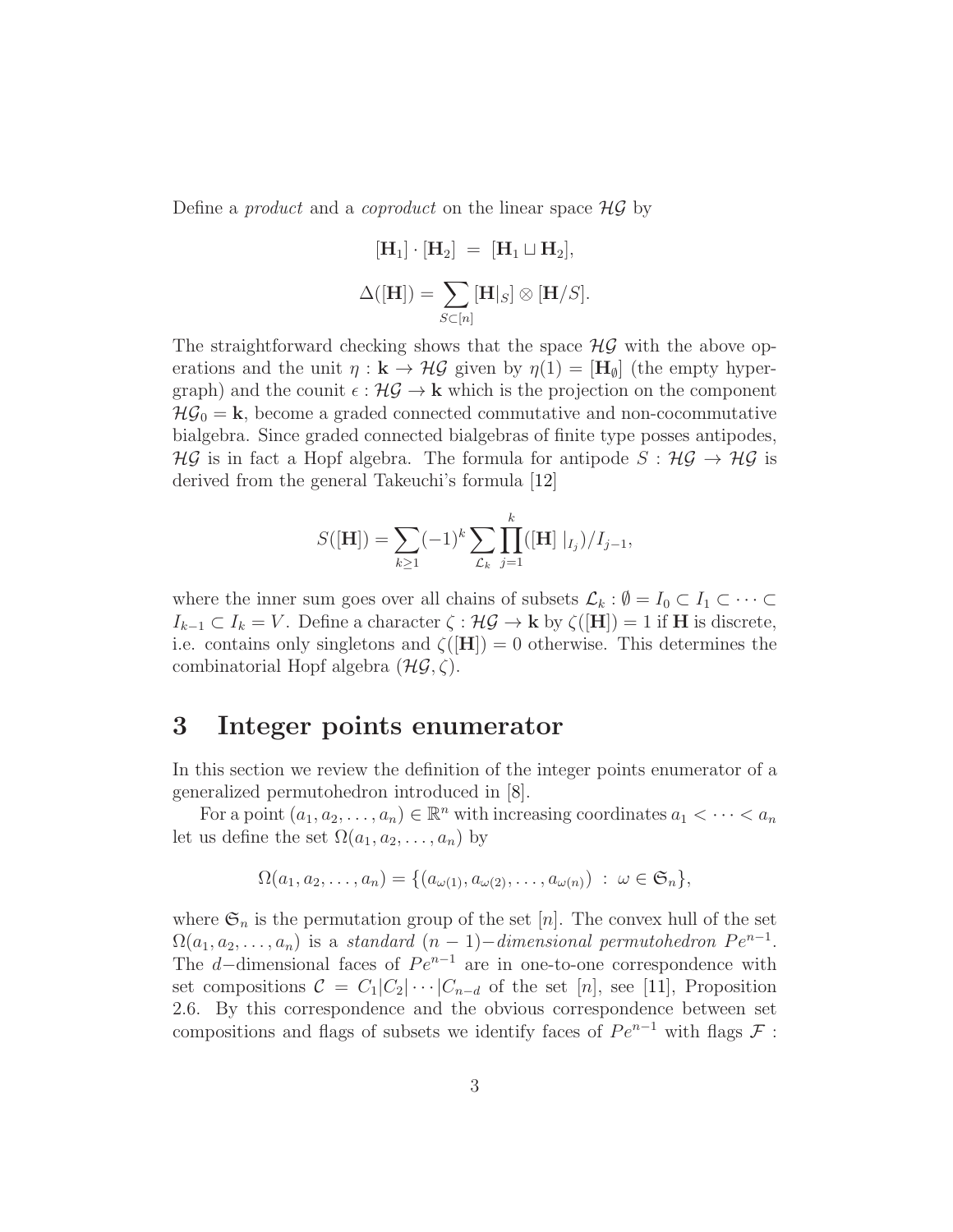$\emptyset = F_0 \subset F_1 \subset \cdots \subset F_{n-d} = [n]$ . The dimension of a face and length of the corresponding flag is related by  $\dim(\mathcal{F}) = n - |\mathcal{F}|$ .

The normal fan  $\mathcal{N}(Pe^{n-1})$  of the standard permutohedron is the braid arrangement fan  $\{x_i = x_j\}_{1 \leq i < j \leq n}$  in the space  $\mathbb{R}^n$ . The dimension of the normal cone  $C_{\mathcal{F}}$  at the face  $\mathcal F$  is  $dim(C_{\mathcal{F}}) = |\mathcal{F}|$ . The relative interior points  $\omega \in C^{\circ}_{\mathcal{F}}$  are characterized by the condition that their coordinates are constant on  $F_i \setminus F_{i-1}$  and increase  $\omega|_{F_i \setminus F_{i-1}} < \omega|_{F_{i+1} \setminus F_i}$  with i. A positive integer vector  $\omega \in \mathbb{Z}_+^n$  belongs to  $C_{\mathcal{F}}^{\circ}$  if the weight function  $\omega^*(x) = \langle \omega, x \rangle$ is maximized on  $Pe^{n-1}$  along a face  $\mathcal{F}$ .

**Definition 3.1.** For a flag  $\mathcal F$  let  $M_{\mathcal F}$  be the enumerator of interior positive integer points  $\omega \in \mathbb{Z}_+^n$  of the corresponding cone  $C_{\mathcal{F}}$ 

$$
M_{\mathcal{F}}\ =\sum_{\omega\in\mathbb{Z}^n_+\,\cap\,C^{\circ}_{\mathcal{F}}}\mathbf{x}_{\omega},
$$

where  $\mathbf{x}_{\omega} = x_{\omega_1} x_{\omega_2} \cdots x_{\omega_n}$ .

The enumerator  $M_{\mathcal{F}}$  is a monomial quasisymmetric function depending only of the composition type( $\mathcal{F}$ ) = (| $F_1$ |, | $F_2 \setminus F_1$ |, ..., | $F_k \setminus F_{k-1}$ |).

The fan N is a *coaresement* of  $\mathcal{N}(Pe^{n-1})$  if every cone in N is a union of cones of  $\mathcal{N}(Pe^{n-1})$ . An  $(n-1)$ -dimensional generalized permutohedron Q is a convex polytope whose normal fan  $\mathcal{N}(Q)$  is a coaresement of  $\mathcal{N}(Pe^{n-1})$ . There is a map  $\pi_Q: L(Pe^{n-1}) \to L(Q)$  between face lattices given by

$$
\pi_Q(\mathcal{F}) = G \quad \text{ if and only if } \quad C_{\mathcal{F}}^\circ \subseteq C_G^\circ,
$$

where  $C_G^{\circ}$  is the relative interior of the normal cone  $C_G$  at the face  $G \in L(Q)$ .

<span id="page-3-0"></span>**Definition 3.2.** For an  $(n-1)$ −generalized permutohedron Q let  $F_q(Q)$  be the weighted integer points enumerator

$$
F_q(Q) \;\; = \sum_{\omega \in \mathbb{Z}_+^n} q^{\dim(\pi_Q(\mathcal{F}_{\omega}))} \mathbf{x}_{\omega} \;\; = \sum_{\mathcal{F} \in L(Pe^{n-1})} q^{\dim(\pi_Q(\mathcal{F}))} M_{\mathcal{F}},
$$

where  $\mathcal{F}_{\omega}$  is a unique face of  $Pe^{n-1}$  containing  $\omega$  in the relative interior.

<span id="page-3-1"></span>*Remark* 3.3. It is shown in [\[8,](#page-9-5) Theorem 4.4] that the enumerator  $F_q(Q)$  contains the information about the f-vector of a generalized permutohedron Q. More precisely, the principal specialization of  $F_q(Q)$  gives the f-polynomial of Q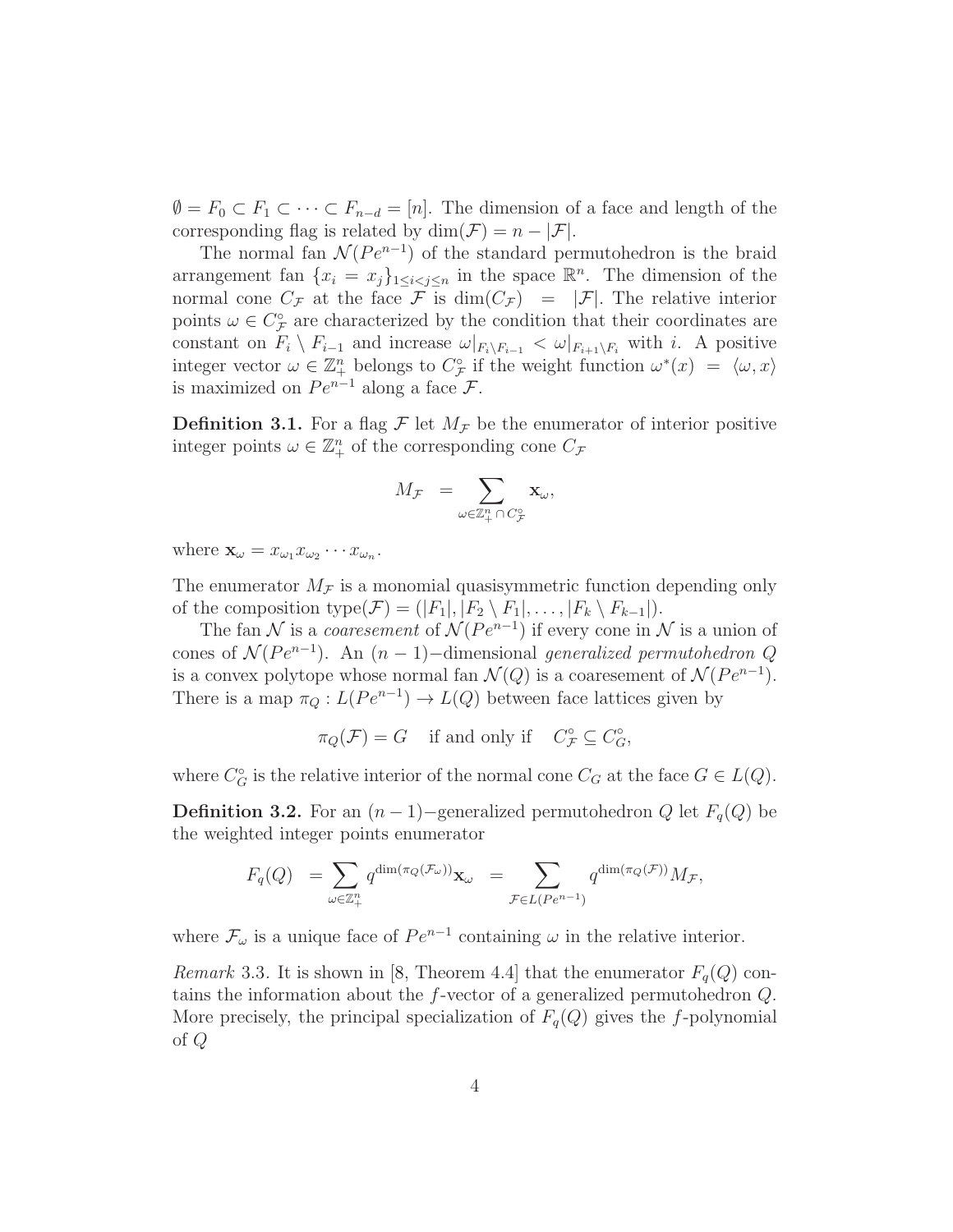<span id="page-4-1"></span>
$$
f(Q, q) = (-1)^n \mathbf{ps}(F_{-q}(Q))(-1).
$$
 (1)

Recall that the principal specialization  $ps(F)(m)$  of a quasisymmetric function F in variables  $x_1, x_2, \ldots$  is a polynomial in m obtained from the evaluation map at  $x_i = 1, i = 1, \ldots, m$  and  $x_i = 0$  for  $i > m$ .

### 4 The hypergraphic polytope

For the standard basis vectors  $e_i, 1 \leq i \leq n$  in  $\mathbb{R}^n$  let  $\Delta_H = \text{conv}\{e_i : i \in H\}$ be the simplex determined by a subset  $H \subset [n]$ . The *hypergraphic polytope* of a hypergraph  $H$  on  $[n]$  is the Minkowski sum of simplices

$$
P_{\mathbf{H}} = \sum_{H \in \mathbf{H}} \Delta_H.
$$

As generalized permutohedra can be described as the Minkowski sum of delated simplices (see [\[11\]](#page-9-4)) we have that hypergraphic polytopes are generalized permutohedra. For the following description of  $P_{\rm H}$  see [\[5,](#page-9-7) Section 1.5] and the references within it. Let  $H = H_1 \sqcup H_2 \sqcup \cdots \sqcup H_k$  be the decomposition into connected components. Then  $P_{\mathbf{H}} = P_{\mathbf{H}_1} \times P_{\mathbf{H}_2} \times \cdots \times P_{\mathbf{H}_k}$ and dim( $P_H$ ) = n – k. For connected hypergraphs  $P_H$  can be described as the intersection of the hyperplane  $H_{\mathbf{H}} := \{x \in \mathbb{R}^n : \sum_{i=1}^n x_i = |\mathbf{H}|\}$  with the halfspaces  $H_{S,\geq} := \{x \in \mathbb{R}^n : \sum_{i \in S} x_i \geq |\mathbf{H}|_S |\}$  corresponding to all proper subsets  $S \subset [n]$ . It follows that  $P_H$  can be obtained by iteratively cutting the standard simplex  $\Delta_{[n]}$  by the hyperplanes  $H_{S,>}$  corresponding to proper subsets S. For instance the standard permutohedron  $Pe^{n-1}$  is a hypergraphic polytope  $P_{\mathbf{C}_n}$  corresponding to the complete hypergraph  $\mathbf{C}_n$ consisting of all subsets of  $[n]$ .

<span id="page-4-0"></span>**Definition 4.1.** For a connected hypergraph **H** the  $H-rank$  is a map  $rk_H$ :  $L(Pe^{n-1}) \to \{0, 1, \ldots, n-1\}$  given by

$$
\mathrm{rk}_{\mathbf{H}}(\mathcal{F}) = \dim(\pi_{P_{\mathbf{H}}}(\mathcal{F})).
$$

Subsequently we deal only with connected hypergraphs. The quasisymmetric function  $F_q(P_H)$  corresponding to a hypergraphic polytope  $P_H$ , according to Definitions [3.2](#page-3-0) and [4.1,](#page-4-0) depends only on the rank function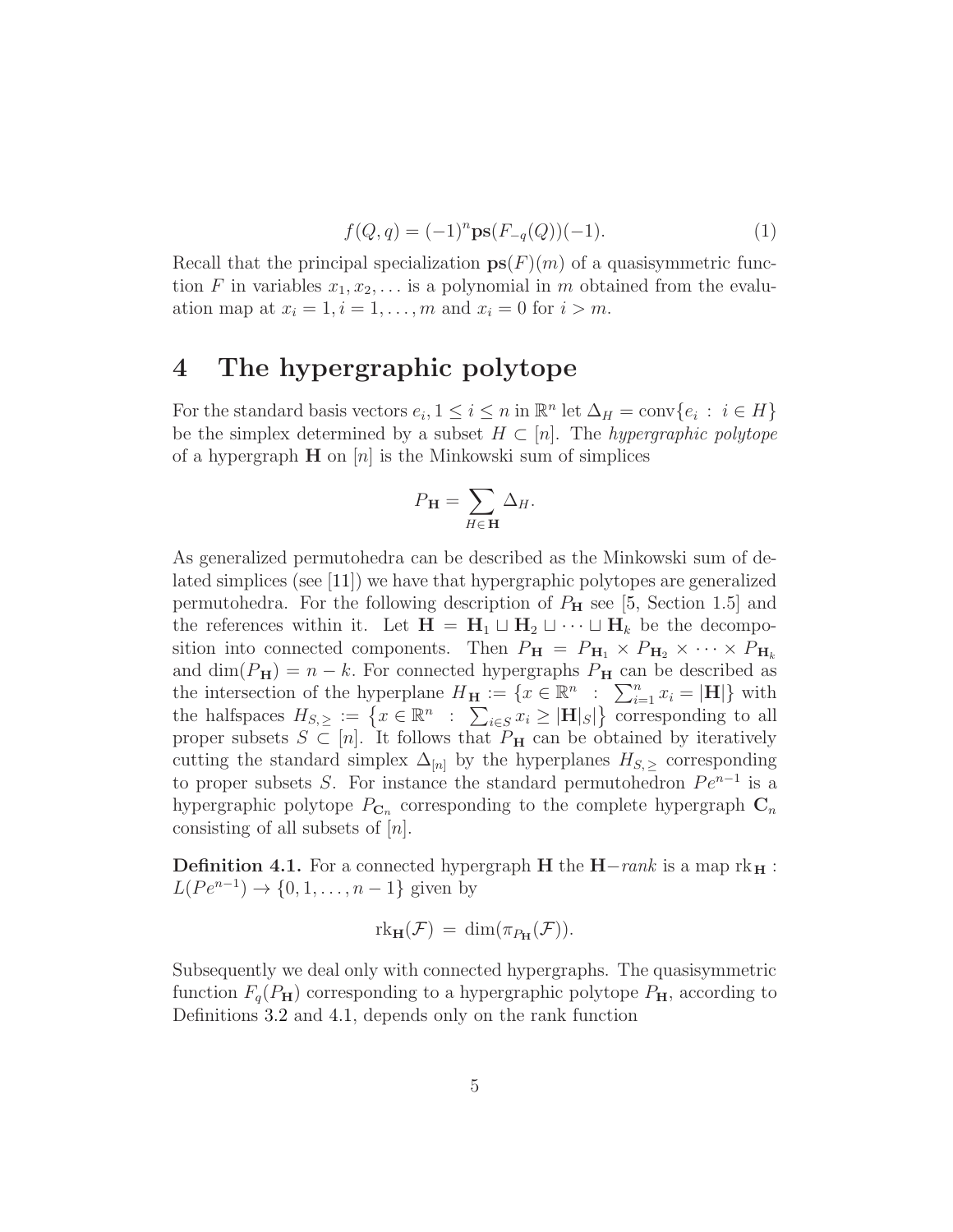<span id="page-5-0"></span>
$$
F_q(P_\mathbf{H}) = \sum_{\mathcal{F} \in L(Pe^{n-1})} q^{\text{rk}_{\mathbf{H}}(\mathcal{F})} M_{\mathcal{F}}.
$$
 (2)

We extend the ground field **k** to the field of rational function  $\mathbf{k}(q)$  in a variable q and consider the Hopf algebra  $\mathcal{HG}$  over this extended field. Let  $rk(H) = n - c(H)$  for hypergraphs on *n* vertices. Define a linear functional  $\zeta_q : \mathcal{HG} \to \mathbf{k}(q)$  with

$$
\zeta_q([\mathbf{H}]) = q^{\text{rk}(\mathbf{H})} = q^{n-c(\mathbf{H})},
$$

which is obviously multiplicative. By the characterization of the combinatorial Hopf algebra of quasisymmetric functions  $(QSym, \zeta_Q)$  as a terminal object([\[2,](#page-8-0) Theorem 4.1]) there exists a unique morphism of combinatorial Hopf alegbras  $\Psi_q$ :  $(\mathcal{H}, \zeta_q) \rightarrow (\mathcal{Q}Sym, \zeta_{\mathcal{Q}})$  given on monomial basis by

$$
\Psi_q([H]) = \sum_{\alpha \models n} (\zeta_q)_{\alpha}([H]) M_{\alpha}.
$$

We determine the coefficients by monomial functions in the above expansion more explicitly. For a hypergraph **H** define its splitting hypergraph  $H/\mathcal{F}$  by a flag  $\mathcal F$  with

$$
\mathbf{H}/\mathcal{F} = \bigsqcup_{i=1}^k \mathbf{H}|_{F_i}/F_{i-1}.
$$

The coefficient corresponding to a composition  $\alpha = (\alpha_1, \alpha_2, \dots, \alpha_k) \models n$  is a polynomial in  $q$  determined by

$$
(\zeta_q)_{\alpha}([\mathbf{H}]) = \sum_{\mathcal{F}: \text{type}(\mathcal{F}) = \alpha} \prod_{i=1}^k q^{\text{rk}(\mathbf{H}|_{F_i}/F_{i-1})} = \sum_{\mathcal{F}: \text{type}(\mathcal{F}) = \alpha} q^{\text{rk}(\mathbf{H}|\mathcal{F})},
$$

where the sum is over all flags  $\mathcal{F} : \emptyset =: F_0 \subset F_1 \subset \cdots \subset F_k := [n]$  of the type  $\alpha$  and

<span id="page-5-2"></span>
$$
rk(\mathbf{H}/\mathcal{F}) = \sum_{i=1}^{k} rk(\mathbf{H}|_{F_i}/F_{i-1}) = n - \sum_{i=1}^{k} c(\mathbf{H}|_{F_i}/F_{i-1}).
$$
 (3)

By this correspondence, we have

<span id="page-5-1"></span>
$$
\Psi_q([H]) = \sum_{\mathcal{F} \in L(Pe^{n-1})} q^{\text{rk}(\mathbf{H}/\mathcal{F})} M_{\text{type}(\mathcal{F})}.
$$
\n(4)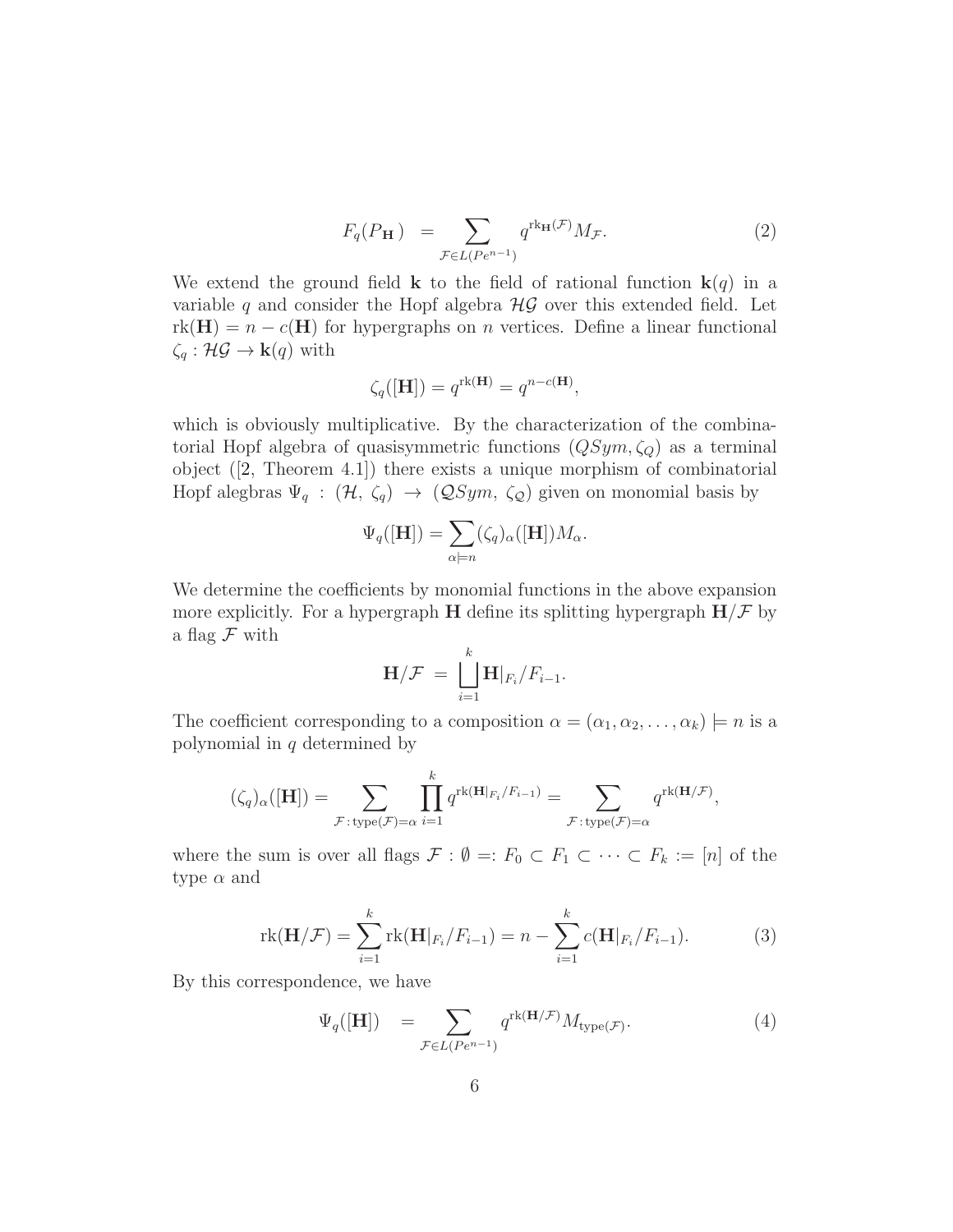Now we have two quasisymmetric functions associated to hypergraphs whose expansions in monomial bases are given by  $(2)$  and  $(4)$ . We show that they actually coincide which describes the corresponding hypergraphic quasisymmetric invariant algebraically and geometrically.

<span id="page-6-0"></span>**Theorem 4.2.** For a connected hypergraph **H** the integer points enumerator  $F_q(P_H)$  associated to a hypergraphic polytope and the quasisymmetric function  $\Psi_q([\mathbf{H}])$  coincide

$$
F_q(P_\mathbf{H}) = \Psi_q([\mathbf{H}]).
$$

*Proof.* Let **H** be a connected hypergraph on the set [n] and  $\mathcal{F}$  :  $\emptyset = F_0 \subset$  $F_1 \subset F_2 \subset \cdots \subset F_m = [n]$  be a flag of subsets of [n]. It is sufficient to prove that

<span id="page-6-1"></span>
$$
rk_{\mathbf{H}}(\mathcal{F}) = rk(\mathbf{H}/\mathcal{F}).
$$
\n(5)

For this we need to determine the face G of the hypergraphic polytope  $P_{\text{H}}$ along which the weight function  $\omega^*$  is maximized for an arbitrary  $\omega \in C^{\circ}_{\mathcal{F}}$ . Since  $P_{\mathbf{H}}$  is the Minkowski sum of simplices  $\Delta_H$  for  $H \in \mathbf{H}$  the face G is itself a Minkowski sum of the form  $G = \sum_{H \in \mathbf{H}} (\Delta_H)_{\mathcal{F}}$  where  $(\Delta_H)_{\mathcal{F}}$  is a unique face of  $\Delta_H$  along which the weight function  $\omega^*$  is maximized for  $\omega \in C^{\circ}_{\mathcal{F}}$ . Let  $\omega = (\omega_1, \ldots, \omega_n)$  where  $\omega_i = j$  if  $i \in F_j \setminus F_{j-1}$  for  $i = 1, \ldots, n$ . Then  $\omega \in C^{\circ}_{\mathcal{F}}$ and we can convince that  $(\Delta_H)_{\mathcal{F}} = \Delta_{H\setminus F_{j-1}}$  where  $j = \min\{k \mid H \subset F_k\}.$ Denote by  $H_j$  the collection of all  $H \in \mathbf{H}$  with  $j = \min\{k \mid H \subset F_k\}$  for  $j = 1, \ldots, m$ . We can represent the face G as  $G = \sum_{j=1}^{m} \sum_{H \in \mathbf{H}_j} \Delta_{H \setminus F_{j-1}}$ , which shows that  $G$  is precisely a hypergraphic polytope corresponding to the splitting hypergraph

$$
G = P_{\mathbf{H}/\mathcal{F}}.
$$

The equation [\(5\)](#page-6-1) follows from the fact that dim  $P_{H/F} = \text{rk}(\mathbf{H}/F)$ , which is given by [\(3\)](#page-5-2).

As a corollary, by Remark [3.3](#page-3-1) and the equation [\(1\)](#page-4-1) within it, we can derive

□

the f-polynomial of a hypergraphic polytope  $P_{\rm H}$  in a purely algebraic way.

<span id="page-6-2"></span>Corollary 4.3. The f−polynomial of a hypergraphic polytope  $P<sub>H</sub>$  is determined by the principal specialization

$$
f(P_{\mathbf{H}}, q) = (-1)^n \mathbf{ps} \left( \Psi_{-q}([\mathbf{H}]) \right) (-1).
$$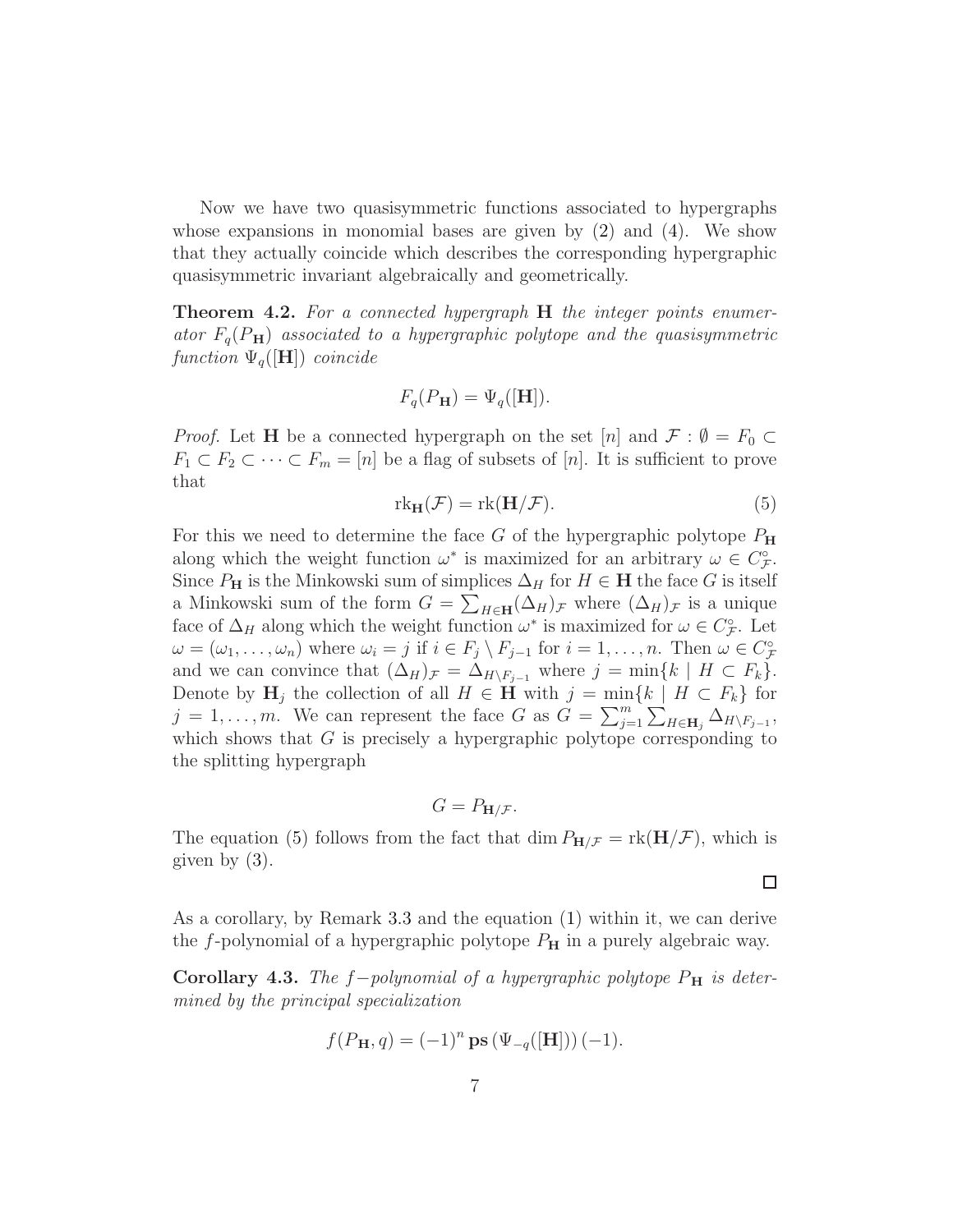We proceed with some examples and calculations.

**Example 4.4.** Let  $U_{n,k}$  be the k-uniform hypergraph containing all kelements subsets of  $[n]$  with  $k > 1$ . Divide flags into two families depending on whether they contain a k-elements subset. Let  $\circ$  be a bilinear operation on quasisymmetric functions given on the monomial bases by concatenation  $M_{\alpha} \circ M_{\beta} = M_{\alpha \cdot \beta}$ . The flags that contain k-elements subset contribute to  $\Psi([{\bf U}_{n,k}])$  with

$$
\sum_{i=1}^k \binom{n}{k-i, i, n-k} q^{i-1} M_{(1)}^{k-i} \circ M_{(i)} \circ \Psi_q([\mathbf{C}_{n-k}]).
$$

The contribution to  $\Psi([{\bf U}_{n,k}])$  of the remaining flags is

$$
\sum_{0 \le a < k < n - b \le n} \binom{n}{a, b, n - a - b} q^{n - a - b - 1} M_{(1)}^a \circ M_{(n - a - b)} \circ \Psi_q(\mathbf{C}_b).
$$

By Corollary [4.3](#page-6-2) since the principal specialization respects the operation  $\circ$ it follows from  $P_{\mathbf{C}_m} = P e^{m-1}$  that

$$
f(P_{\mathbf{U}_{n,k}},q) = \sum_{i=1}^{k} {n \choose k-i, i, n-k} q^{i-1} f(Pe^{n-k-1},q) +
$$
  
+ 
$$
\sum_{0 \le a < k < n-b \le n} {n \choose a, b, n-a-b} q^{n-a-b-1} f(Pe^{b-1},q).
$$

**Example 4.5.** The hypergraphic polytope  $PS^{n-1}$  corresponding to the hypergraph  $\{[1], [2], \ldots, [n]\}$  is known as the Pitman-Stanley polytope. It is combinatorially equivalent to the  $(n-1)$ -cube [\[11,](#page-9-4) Proposition 8.10]. The following recursion is satisfied

$$
F_q(PS^n) = F_q(PS^{n-1})M_{(1)} + (q-1)(F_q(PS^{n-1}))_{+1},
$$

where  $_{+1}$  is given on monomial bases by  $(M_{(i_1,i_2,...,i_k)})_{+1} = M_{(i_1,i_2,...,i_k+1)}$ . It can be seen by dividing flags into two families according to the position of the element n. To a flag  $\mathcal{F} : \emptyset = F_0 \subset F_1 \subset \cdots \subset F_m = [n]$  we associate the flag  $\mathcal{F}: \emptyset = F_0 \subset F_1 \setminus \{n\} \subset \cdots \subset F_m \setminus \{n\} = [n-1]$ . If  $n \in F_k$  for some  $k < m$  then  $\text{rk}_{PS^n}(\mathcal{F}) = \text{rk}_{PS^{n-1}}(\mathcal{F})$  and if  $n \notin F_k$  for  $k < m$  then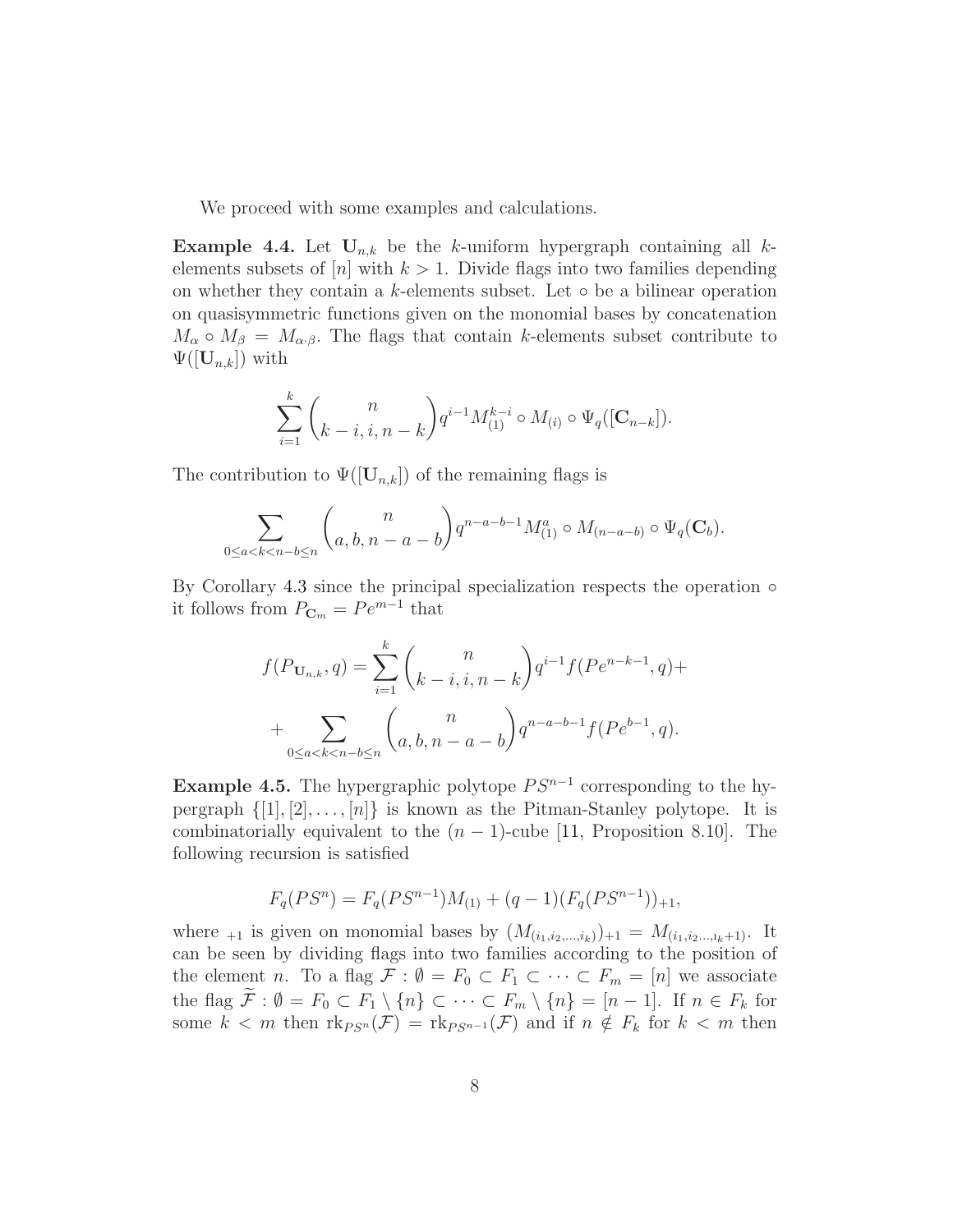$\text{rk}_{PS^n}(\mathcal{F}) = \text{rk}_{PS^{n-1}}(\mathcal{F}) + 1$ . The principal specialization of the previous recursion formula gives

$$
f_q(PS_n) = (2+q)f_q(PS_{n-1}),
$$

consequently  $f_q(PS_n) = (2+q)^n$  which reflects the fact that  $PS^n$  is an *n*-cube. **Example 4.6.** If  $\Gamma$  is a simple graph, the corresponding hypergraphic poly-

tope  $P_{\Gamma}$  is the graphic zonotope

$$
P_{\Gamma} = \sum_{\{i,j\} \in \Gamma} \Delta_{e_i, e_j}.
$$

Simple graphs generate the Hopf subalgebra of  $H\mathcal{G}$  which is isomorphic to the chromatic Hopf algebra of graphs. Therefore  $F_q(P_{\Gamma})$  is the q-analogue of the Stanley chromatic symmetric function of graphs introduced in [\[6\]](#page-9-2).

**Example 4.7.** Simplicial complexes generate another Hopf subalgebra of  $H\mathcal{G}$ which is isomorphic to the Hopf algebra of simplicial complexes introduced in [\[10\]](#page-9-1) and studied more extensively in [\[3\]](#page-8-1). It is shown in [\[1,](#page-8-3) Lemma 21.2] that hypergraphic polytopes  $P_K$  and  $P_{K^1}$  corresponding to a simplicial complex K and its 1-skeleton  $K^1$  are normally equivalent and therefore have the same enumerators

$$
F_q(P_K) = F_q(P_{K^1}).
$$

### <span id="page-8-3"></span>References

- <span id="page-8-0"></span>[1] M. Aguiar, F. Ardila, Hopf monoids and generalized permutahedra, [arXiv:1709.07504](http://arxiv.org/abs/1709.07504)
- [2] M. Aguiar, N. Bergeron, F. Sottile, Combinatorial Hopf algebras and generalized Dehn-Sommerville relations, Compositio Mathematica 142 (2006) 1–30.
- <span id="page-8-1"></span>[3] C. Benedetti, J. Hallam, J. Machacek, Combinatorial Hopf Algebras of Simplicial Complexes, SIAM J. of Discrete Math. 30, (2016), 1737–1757.
- <span id="page-8-2"></span>[4] L. Billera, N. Jia, V. Reiner, A quasisymmetric function for matroids, European Journal of Combinatorics 30 (2009), 1727−1757.